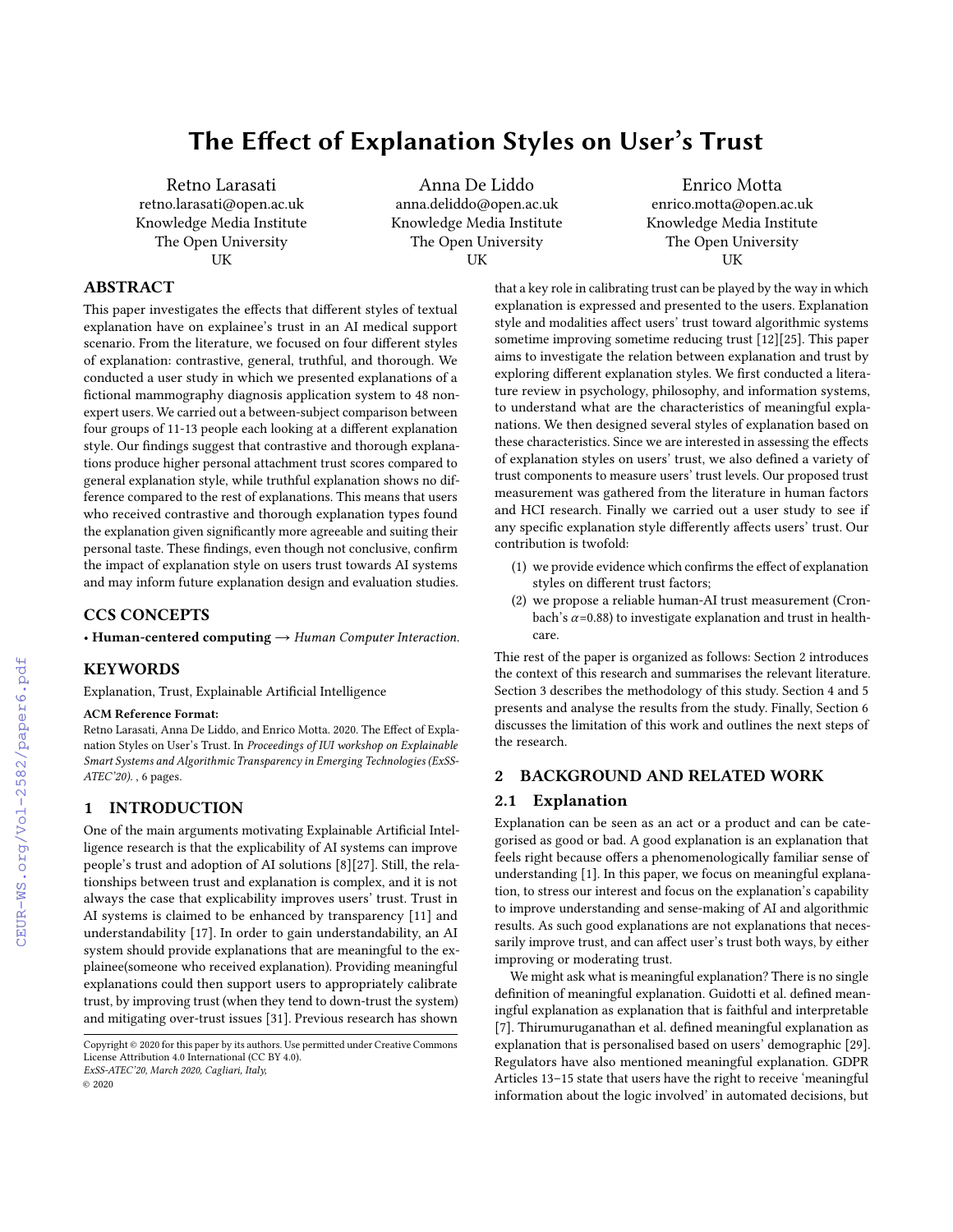it fails to provide any specific definition of what is to be considered 'meaningful information'. In this paper, we will refer to meaningful explanation as explanation that is understandable.

In cognitive psychology, explanation can be classified into different types: i. Causal explanation, which tells you what causes what, ii. Mechanical explanation, which tells you how a certain phenomenon comes about, and iii. Personal explanation which tells you what causes what in the context of personal reasons or beliefs [\[32\]](#page-5-0). Approaching these definitions from an explainable AI and AI reasoning angle, we could say that causal and mechanical explanation could be the same, because the causal explanation of an AI system is mechanical by definition. For instance, if we ask why the AI system gives us a certain prediction, the answer will consist of an illustration of the AI's mechanical process, which produced that prediction result. Personal explanation might also not be relevant, since all AI "personal" explanations are defined in terms of what causes what in the context of a specific AI reasoning mechanism. Therefore, in what follows we will focus on causal explanation.

Hilton proposed that causal explanation proceeds through the operation of counterfactual and contrastive criteria [\[10\]](#page-5-1). Lipton suggested that "to explain why P rather than Q, we must cite a causal difference between P and not-Q, consisting of a cause of P and the absence of a corresponding event in the history of not- $Q''$  [\[16\]](#page-5-2). Miller quoted Lipton and argued that everyday explanations, or human explanations, are "sought in response to particular counterfactual cases. [...]people do not ask why event P happened, but rather why event P happened instead of some event  $Q''$  [\[22\]](#page-5-3).

Causal explanation happens through several processes [\[10\]](#page-5-1). First, there is information collection: a person gathers the information available. Second, a causal diagnosis takes place: a person tries to identify a connection between two events/instances based on the information. Third, there is causal selection, a person dignifies a set of conditions as "the explanation". This selection process is influenced by the information gathered and the domain knowledge of a person [\[20\]](#page-5-4). This means that what people consider acceptable and understandable is selected from the information provided and depends on people's own domain knowledge or role. According to Lambrozo, explanations that are simpler are judged more likely to be believed and more valuable [\[18\]](#page-5-5) and another study also highlighted that users prefer a combination of simple and broad explanations [\[26\]](#page-5-6).

As mentioned previously, explanation can be seen as an act or can be seen as a product. Explanation as an act involves the interaction between one or more explainer and explainee [\[22\]](#page-5-3). According to Hilton, explanation is understandable only when it involves explainer and explainee engaging in information exchange through dialogue, visual representation, or other communication modalities [\[10\]](#page-5-1). This statement implies that static explanations could be harder to understand because they could be less engaging and would not involve a dynamic interchange between explainer and explainee. To achieve meaningful explanation, a social (interactive) characteristic of explanation needs to be taken into account.

Previous research also showed that participants place the highest trust in explanations that are sound and complete [\[14\]](#page-5-7). Soundness here means nothing but the truth, how truthful each element in an explanation is with respect to the underlying system. Completeness here means the whole truth, the extent to which an explanation

<span id="page-1-0"></span>Table 1: Characteristics of Meaningful Explanation

| Explanation           | Description                              |
|-----------------------|------------------------------------------|
| contrastive           | the cause of something relative to some  |
|                       | other thing in contrast [16][10][22]     |
| domain/role dependent | pragmatic and relative to the back-      |
|                       | ground context [10][20]                  |
| general               | simpler and broad explanation is prefer- |
|                       | able [26][18]                            |
| social/interactive    | people explain to transfer knowledge,    |
|                       | thus can be a social exchange $[10][22]$ |
| truthful              | how truthful each elements in an expla-  |
|                       | nation is with respect to the underlying |
|                       | system $[14]$                            |
| thorough              | describes all of the underlying system   |
|                       | $\lceil 14 \rceil$                       |

describes all of the underlying system. Completeness is argued to positively affect user understandability [\[13\]](#page-5-8). Even though both of Kulesza's studies used explanation in the case of a music recommender system, we think that being truthful (soundness) and thorough (completeness) are key characteristics of explanations to be further explored. Building on the literature reviewed above, we therefore distilled 6 key characteristics of meaningful explanation, that are defined in Table [1.](#page-1-0)

#### 2.2 Explanation and User's Trust

There is arguably a relation between explanation and users' trust. According to the Defense Advanced Research Projects Agency (DARPA), Explainable AI is essential to enable human users to understand and appropriately trust a machine learning system [\[8\]](#page-5-9). Previous studies proposing different types of explanation [\[27\]](#page-5-10)[\[2\]](#page-5-11)[\[9\]](#page-5-12)[\[14\]](#page-5-7) further cemented the claim that explanations improves user trust  $[30][24][5]$  $[30][24][5]$  $[30][24][5]$ .

However, users' trust could be misplaced and lead to over-reliance or over-trust. In a healthcare scenario, a doctor could unknowingly trust a technologically complex laboratory diagnostic test that incorrectly calibrated and misdiagnosed patients [\[4\]](#page-5-16). Previous research suggests that giving explanation could help users to moderate their trust level [\[31\]](#page-5-17), either by providing explanation as system's accuracy [\[33\]](#page-5-18)[\[23\]](#page-5-19) or as system's confidence level [\[15\]](#page-5-20). On one hand, these findings are not applied to healthcare. Hence, while system's accuracy and system's confidence level might be highly affecting users' trust in dating app [\[33\]](#page-5-18), or context aware app [\[15\]](#page-5-20), it is unclear if that would be the case in a healthcare scenario. On the other hand, in the healthcare/medical domain, Bussone et al. found that a high system's confidence level had only a slight effect on over-reliance [\[3\]](#page-5-21).

There are a number of ways to present an explanation. For example, a study mentioned above, used accuracy level as explanation. It is important to know, what kind of style we are going to present our explanation. Research found that explanation style and modalities affect users trust toward algorithmic systems, with the result that this can either improve or decrease [\[12\]](#page-5-22)[\[25\]](#page-5-23).

In addition, in each of the reviewed studies trust was measured differently, hence the results are hard to compare and do not provide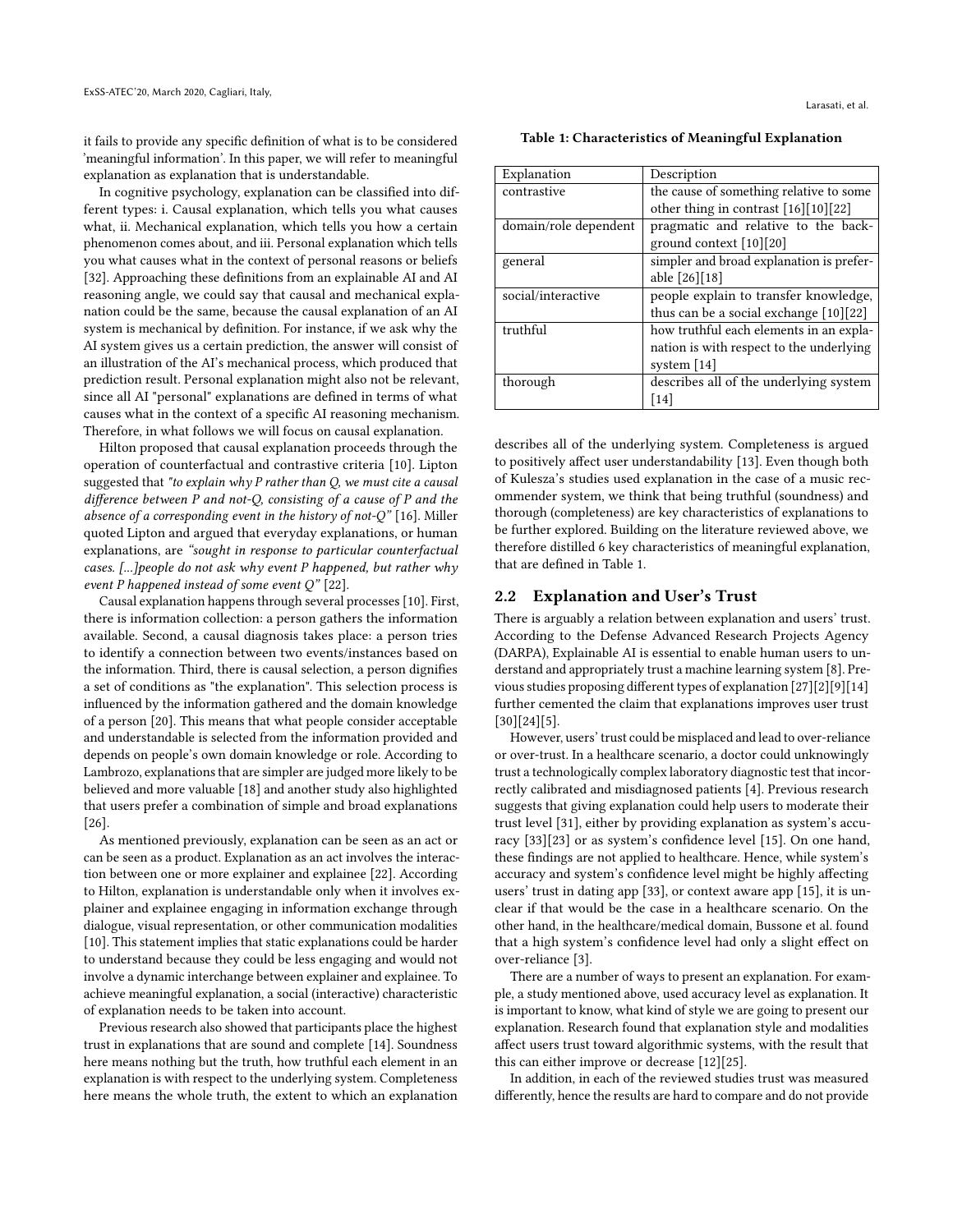a clear picture of the extent to which different styles of explanation affect different types of trust. To better understand users' trust towards an AI medical system, a more comprehensive trust measurement instrument is needed and will be explored in the next section.

#### 2.3 Trust Measurement

In general, there is quite a large literature presenting scales for measuring trust. This paper will focus on identifying an appropriate scale for the assessment of human trust in a machine prediction system, which can be contextualised to a healthcare scenario.

Some of the trust measurements reviewed from the automation literature are highly specific to particular application contexts. For example, the scale developed by Schaefer [\[28\]](#page-5-24) refers specifically to the context of human reliance on a robot. The questions that are asked to users to measure trust are, for example: "Does it act as part of a team?" and "Is it friendly?". Another example of specific trust measurement is the scale developed by Dzindolet, et al. [\[6\]](#page-5-25). It was created in the context of aerial terrain photography, showing images to detect camouflaged soldiers. The questions asked to measure trust in this case are for example: "How many errors do you think you will make during the 200 trials?". As these questions are very specific to the task and the technical knowledge of the users in the specific application context, it would be hard to translate them to a healthcare scenario.

Madsen and Gregor [\[19\]](#page-5-26) developed and tested a more generic human-computer trust measurement instrument, with the focus on trust in an intelligent decision aid. A validity analysis conducted of this instrument showed high Cronbach's alpha results, which makes this scale promising to be tested in a different application field. Trust factors here are divided in two groups, cognitive based trust and affect based trust. Madsen and Gregor [\[19\]](#page-5-26) conceptualise trust as consisting of five main factors: perceived reliability, perceived technical competence, perceived understandability, faith, and personal attachment. Perceived Technical competence means that the system is perceived to perform the tasks accurately and correctly, based on the input information. Perceived Understandability means that the user can form a mental model and predict future system behaviours. Perceived Reliability means that the system is perceived to be consistently functioning. Faith means that the user is confident in the future ability of the system to perform, even in situations in which has never used the system before. Finally, personal attachment means that users find using the system agreeable, preferable, and that suits their personal taste.

Some of these factors overlap with the trust factors identified by McKnight [\[21\]](#page-5-27). McKnight provides an understanding of trust in technology in a wider societal context. McKnight [\[21\]](#page-5-27) defines trust as consisting of three main components: propensity to trust general technology, institution-based trust in technology, and trust in specific technology. In the context of this paper we only focus on trust in a specific technology. McKnight [\[21\]](#page-5-27) defines trust in a specific technology as a person's relationship with a particular technology. Even if the study does not specifically target decision systems, the paper goes into a large literature and looks at different object of trust, trust attributes, and their empirical relationships, thus proposing a scale of trust which demonstrated good reliability

Table 2: Human-AI Trust Measurement

<span id="page-2-0"></span>

| <b>Trust Factors</b>        | Description                                 |
|-----------------------------|---------------------------------------------|
| perceived technical ability | system is perceived to perform the tasks    |
|                             | accurately and correctly based on the       |
|                             | information that is input.                  |
| perceived reliability       | system is perceived to be, in the usual     |
|                             | sense of repeated, consistent function-     |
|                             | ing.                                        |
| perceived understandability | user can form a mental model and pre-       |
|                             | dict future system behaviour.               |
| personal attachment         | user finds using the system agreeable,      |
|                             | preferable, suits their personal taste.     |
| faith                       | user has faith in the future ability of the |
|                             | system to perform even in situations in     |
|                             | which it is untried.                        |
| perceived helpfulness       | user beliefs that the technology pro-       |
|                             | vides adequate, effective, and respon-      |
|                             | sive help.                                  |

with Cronbach's alpha > 0.89. In the proposed scale, trust with a specific technology was analyzed into three factors: perceived functionality, perceived helpfulness, and perceived reliability. Perceived functionality is users' perceived capability of the system to properly accomplish its main function. Perceived helpfulness is users' perception of the technology providing adequate, effective, and responsive help. Finally, perceived reliability means that the system is perceived to operate continually or responding predictably to inputs.

In our study we adopt a merged and modified version of the 9 trust items proposed by Madsen and Gregor and by McKnight. From the total 9 trust items, that have been described above, we merged items that overlapped in meaning and modified some of their descriptions into the final 6 trust metrics: perceived understandability, perceived reliability, perceived technical competence, faith, personal attachment, and helpfulness (See Table [2\)](#page-2-0).

## 3 METHODOLOGY

We aimed to test to what extent different types of textual explanations affect different factors of users' trust. In section 2.1 we have identified 6 characteristics of meaningful explanation: contrastive, truthful, general, thorough, social/interactive, and role/domaindependent explanations (see Table [1\)](#page-1-0). We used these characteristics to design distinctive textual explanations, and then presented them to users. Since we focus on a healthcare scenario, we used a dramatising vignette to probe participants responses. We asked them to read the explanation after reading the vignette and then run an online survey asking them to rate different explanation types. To elicit feedback on the explanation types we used the trust measurement mentioned above.

We designed a between-subjects study, in which different groups of users were each presented with a different explanation type. When designing the explanations, we focused on 4 out of the 6 explanation characteristics: contrastive, general, truthful, and thorough. Social/interactive and role/domain-dependent characteristics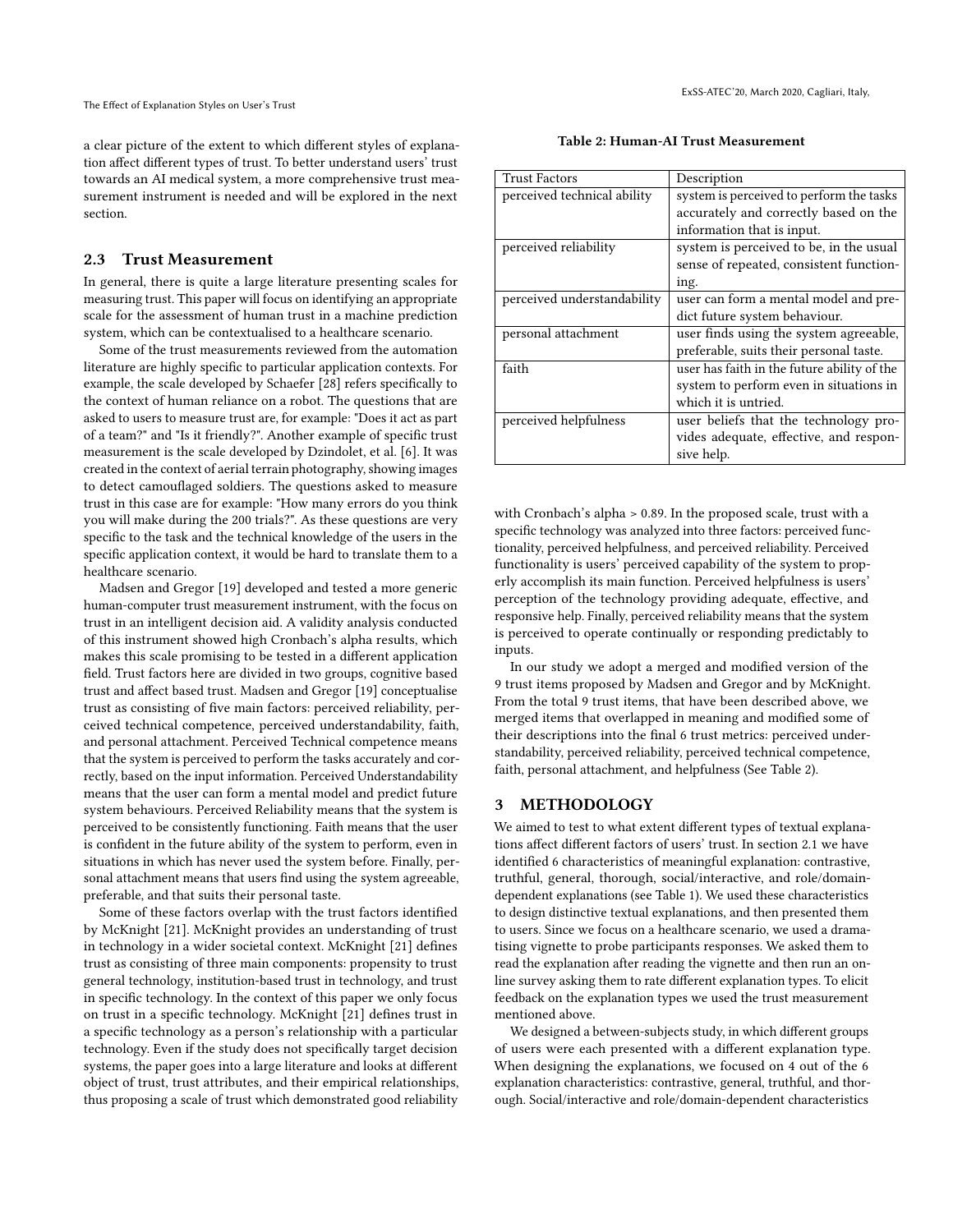Table 3: Explanation Styles

<span id="page-3-0"></span>

| Characteristic | Presented Explanation                             |
|----------------|---------------------------------------------------|
| contrastive    | "From the screen image, Malignant lesions are."   |
|                | present. Benign cases and fluid cyst looks hol-   |
|                | low and have a round shape. Your spots are not    |
|                | hollow and and have irregular shapes. There-      |
|                | fore, your spots are detected as Malignant."      |
| general        | "Based on your screen image, your spots are       |
|                | detected as Malignant. 19 in 20 similar images    |
|                | are in Malignant class."                          |
| truthful       | "Using 5,600 of ultrasound images in our data-    |
|                | base, your image have 95% similarities with Ma-   |
|                | lignant cases."                                   |
| thorough       | "Malignant lesions are present at 2 sites, 30mm   |
|                | and 5mm. Non homogeneous. Non parallel. Not       |
|                | circumscribed. Your risk of breast cancer as; 30- |
|                | 50 years old, cyst history, woman is increased    |
|                | $20\%$ "                                          |
|                |                                                   |

were ignored at this stage for simplicity. In fact, these explanation styles could not be expressed with a textual description, and needed work on the UX design of the explanation type in order to be realized. Therefore the assessment of the effects of these two characteristics was left for future study. The AI system's diagnosis tool described in the dramatising vignette was a fictional AI system for mammography diagnosis, used in a self managed health scenario. With the system users could upload images of self-scanned mammograms and then received a diagnosis result with an attached textual explanation.

## 3.1 Explanation Design

In order to design the explanation, we first tried to look at breast cancer diagnosis report and several screening reports including ultrasound. Next, we designed the possible textual explanations based on each characteristic definition in a small-scale informal design phase. We then consulted the designed explanations with researcher outside this study and medical professional. The explanations were identical from a UI perspective, with one graphic and followed by the diagnosis and the explanation text. The explanation texts were designed to stress the four explanation characteristics: contrastive, truthful, general, thorough. We also tried to present a balanced level of system's capability, for example in general style: "19 in 20 similar images" and in truthful style: "95% similarities". The explanation text presented to the participants can be seen in Table [3](#page-3-0) and how we presented it can be seen in Figure [1.](#page-3-1)

## 3.2 Data Collection and Analysis

The participants were recruited on Mechanical Turk, with a survey set up using Google Form. Our target was initially 80 participants, with 40 participants from the general public and 40 participants from worker in the healthcare field. We choose the option of "master worker" and added one check-in question in the survey, to maximise participation quality and check if the participant read the vignette carefully. The Mechanical Turk hits were up for a week, and in the end, we got 48 participants (only 8 with some medical expertise).

<span id="page-3-1"></span>

Figure 1: Thorough Explanation

Participants were randomly assigned to 1 of the 4 conditions, with each condition being a different explanation type. The number of participants for each condition are not identical, with  $n_1 = 12$ ,  $n_2 = 12$ ,  $n_3 = 11$ , and  $n_4 = 13$ .

We asked participants to rate the AI system after having read the dramatizing vignette and to reflect on the 6 trust's components while rating the explanation using a 7-points Likert scale. Following a between-subject comparison of the results we were able to identify which explanation (if any) affects which of the 6 components of trust, and to what extent. The overall aim of the study was to give us insights on how different styles of linguistics explanations affect specific aspects of users' trust. We also asked participants if they would have liked the presented explanation to be included in the AI system and explain why.

To analyse the data, we used ANOVA tests, followed by Tukey's posthoc paired tests, to see the relative effects of different explanation types. The ANOVA test tells us whether there is an overall difference between the groups, but it does not indicate which specific groups differed. The Tukey's post-hoc tests can confirm where the difference occurred between specific groups. In addition, we evaluated the trust measurement instrument, by using Cronbach's Alpha.

# 4 RESULTS

From the online survey data, we ran two ANOVA tests, to check the explanation styles and the trust factors. In the first ANOVA test, we compared the 4 explanations types in relation to an average trust factor (calculated as median value between the 6 trust scores).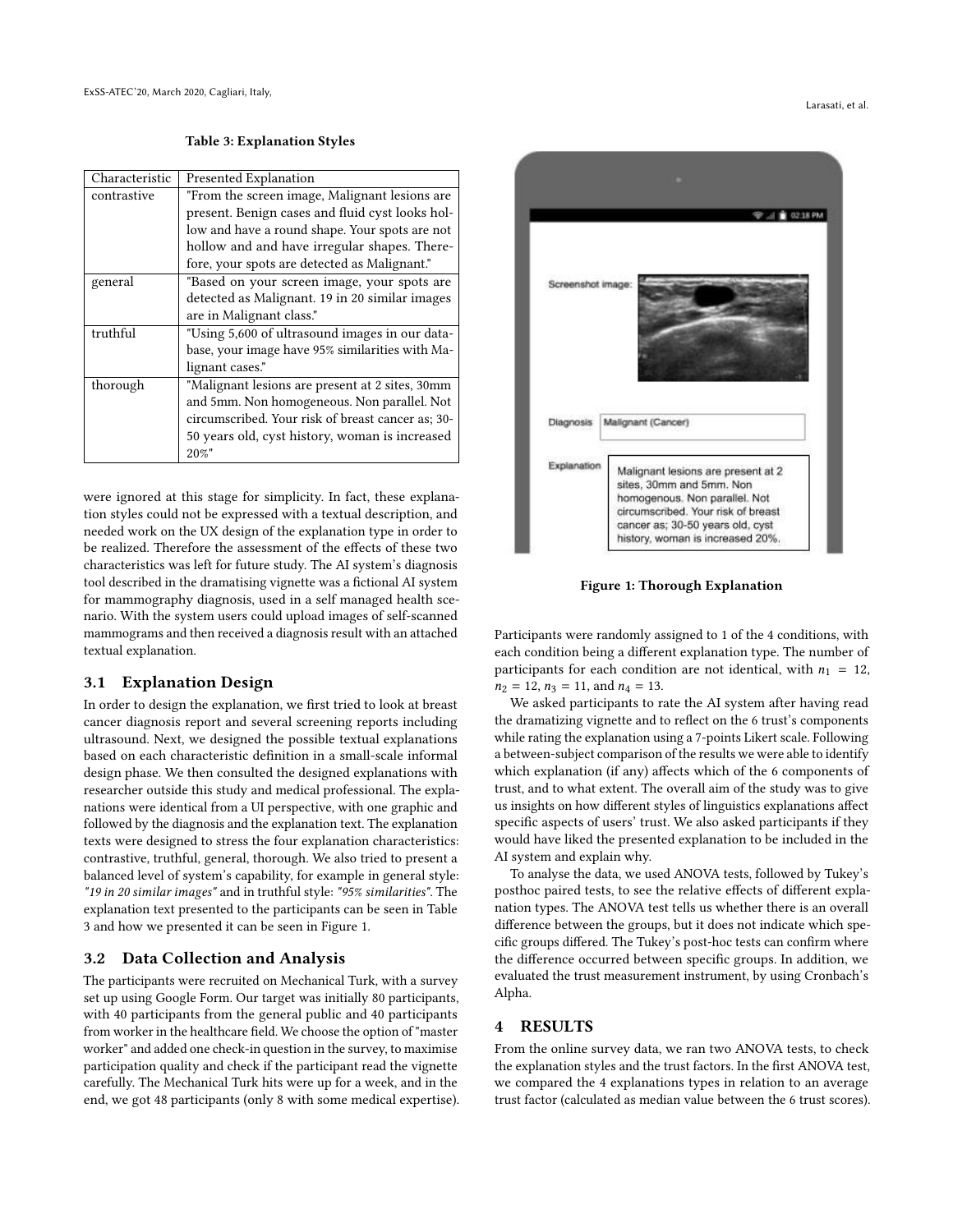We found that different styles of explanation significantly affect average trust values (pvalue=0.0033,  $\alpha$ =0.05). We then ran a Tukey's posthoc test, and found that general explanation show significantly lower trust scores compared to the rest of the explanation styles; contrastive, truthful, and thorough ( $\alpha$ =0.05). The Tukey's posthoc test analysis can be seen in Fig [2.](#page-4-0)

<span id="page-4-0"></span>

Figure 2: Tukey's post hoc test in explanation styles

In the second ANOVA test, we compared the four explanation styles for each trust factor, we therefore ran 6 comparisons and found that Personal Attachment was the only trust factor showing significant difference (pvalue=0.02158,  $\alpha$ =0.05). We then ran a Tukey's posthoc test for Personal Attachment, to identify where the specific difference occurred, and found that contrastive and thorough explanation styles shows significant difference compared to general explanation style ( $\alpha$ =0.05). The Tukey's posthoc test analysis can be seen in Fig [3.](#page-4-1)

<span id="page-4-1"></span>

Figure 3: Tukey's post hoc test in Personal Attachment

As mentioned above, other than trust scaling, we also asked participants if they would like the explanation style presented to them to be included in the app for self managed health. We can see in Fig [4,](#page-4-2) contrastive, truthful, and thorough explanation styles are rated quite high  $(6 = very)$ , while the general explanation style is rated lower (5 = moderately). This assessment is consistent with the explanation style-trust analysis we did. In the analysis, it shows that general explanation is the least performing explanation in affecting personal attachment.

We also asked why participants preferred or not to receive the explanation given to them. By qualitative analysing the 25 answers from thorough and contrasting style groups, users reported the

<span id="page-4-2"></span>

Figure 4: Median of participant's rating towards their explanation preference

presence of a clear rationale, and the use of lay terms, as the two distinctive factors motivating the high trust rating. In turn, the need of a rationale for the AI result was also explicitly mentioned as a way to improve general explanation (by 4 out of 11 people in the general explanation style group mentioned rationale as a need).

The trust measurement was tested using the overall data from 48 participants. The reliability of the overall measurement was determined by Cronbach's Aplha. We found that the alpha is quite high,  $\alpha$ =0.88. This is an encouraging result which may inform further use, testing and validation of the proposed human-AI trust measure in other healthcare applications.

## 5 DISCUSSION

Our study confirms previous research indicating that different styles of explanation significantly affect specific trust factors. In particular we found that Personal Attachment (pvalue=0.02158) was significantly affected by different textual explanation styles, and was highly rated by the groups that were presented with thorough and contrastive explanation styles. This means that among the participant, thorough and contrastive styles suited their taste more, compared to the general explanation style.

This finding was corroborated by the additional comparison of the 4 explanations by average trust ratings, which showed that general style explanation was significantly rated lower than the rest of the explanation styles. Overall preferability scores also confirmed that general style explanation was rated the lowest.

Participants seemed to prefer thorough and contrastive styles explanation because of the rationale provided, and because of the layperson language used to provide the explanation. The need of rationale was also suggested as a way to improve general explanation style.

However, further investigations about the extent to which explanation affects trust judgement need to be conducted. The current results are not conclusive and sufficient to develop an explanation style and trust relation model. Additional studies to explore the explanation mediums and interaction types are also necessary.